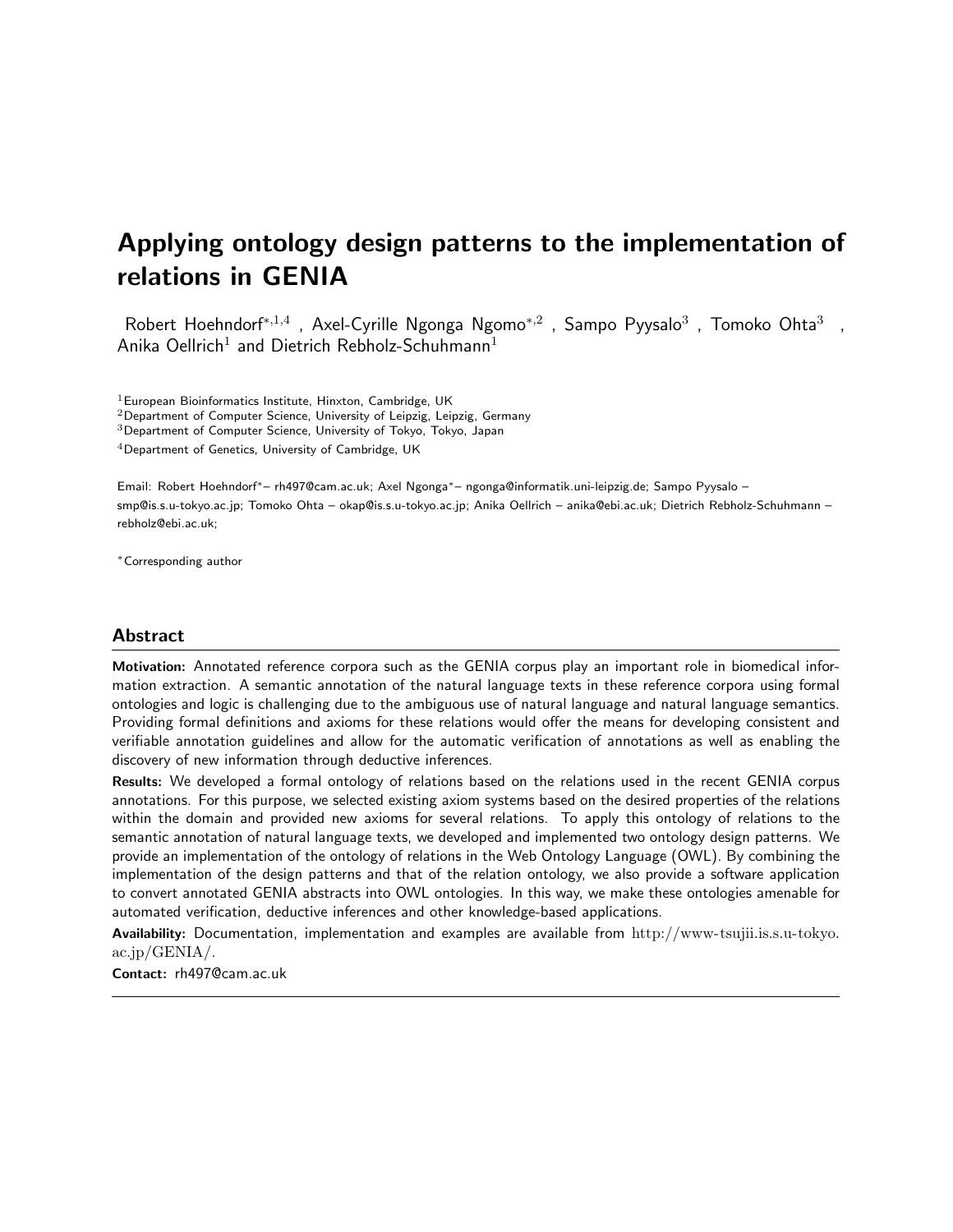## 1 Background

The goal of Information Extraction (IE) is to recognize specific pieces of information in natural language texts and to represent them in a structured form that comprises meaningful associations of relevant entities. For this reason, IE approaches typically involve Named Entity Recognition (NER) where *mentions* of specific types of "real-world" entities, such as people or places, are detected in text. To facilitate reliable biomedical IE, considerable efforts have been made with regard to the development of specialized NER methods for key domain entities, focusing in particular on the recognition of gene and gene product (GGP) mentions (1; 2; 3). As GGP mentions can further be normalized to identify specific entries in databases such as UniProt, they provide a connection to entities relevant to biomolecular research and thus a solid basis for domain IE. However, in contrast to the well-defined meaning of the basic entities, the semantics of their associations are often only informally defined.

In biomedical IE, extracted information is frequently represented simply as untyped pairs of entities representing, for instance, protein-protein or gene-disease associations (4). However, even resources identifying protein-protein interactions as entity pairs diverge considerably in their actual annotations (5), leading to restrictions ranging from usability to interpretability of both the annotations and IE results. In response to the limitations of such representations, there has recently been increased interest in richer representations of extracted information (6) and a number of corpora have been published that annotate associations between entities by using fine-grained types drawn from ontologies (7; 8). Yet, no definition or axiomatization of these relations has been proposed so far. Definitions and axioms are necessary to make the meaning of the relations explicit, and to provide the means for developing consistent and verifiable annotation guidelines allowing for the automatic detection of inconsistent annotations, and enabling the discovery of new information through deductive inferences. Here, our aim is to define such relations and axioms for fundamental relations such as part-of connecting GGPs to referents of non-specific domain terms such as promoter region. Annotations to these fundamental relations to have been introduced recently (9; 10) to the widely used GENIA corpus (11).

Providing formal definitions and axioms for these relations is challenging because the annotations are based on the use of the relations in text, where it is generally not possible to enforce a common understanding of terms. We present a formal characterization of the relations used in GENIA annotation based on two ontology design patterns. These patterns are not restricted to GENIA and can be applied in a wide number of domains, in particular in ontology- and knowledge-based applications using the categories of biological sequences, DNA, RNA or proteins. We implement the developed formalisms in OWL and provide a conversion software to represent GENIA annotations in OWL.

#### 1.1 The GENIA corpus

The GENIA corpus consists of 2,000 PubMed abstracts annotated manually by biomedical domain experts as a resource for the development and evaluation of domain information extraction (IE) methods. GENIA is one of the most widely used corpora for biomedical IE and has served as the basis for two shared tasks on named entity recognition (1) and event extraction (6). The corpus annotation includes markup that identifies occurrences of domain terms and named entities as well as statements of events and relations involving them (8; 9; 11; 12).

#### 1.2 Formal ontology

An ontology is the formal specification of a conceptualization of a domain (13). A conceptualization is a system of categories accounting for a particular view on the world (14). Ontologies are used to specify the meaning of terms within a vocabulary. A basic ontological distinction is made between classes and individuals (or particulars). A class is an entity that can be predicated of other entities and that can have instances. The **instance-of** relation links instances to the class of which they are an instance. Some instances may be classes themselves and have further instances. An individual is an entity that cannot be further instantiated (15).

For the purpose of formalizing the relations used in the GENIA corpus, we make use of several biomedical domain ontologies: the Information Artifact Ontology<sup>1</sup> (IAO), the Sequence Ontology (SO) (16), the Ontology of Biomedical Investigations (OBI) (17), the Gene Ontology (GO) (18) and the GENIA term ontology (11).

<sup>1</sup>http://code.google.com/p/information-artifact-ontology/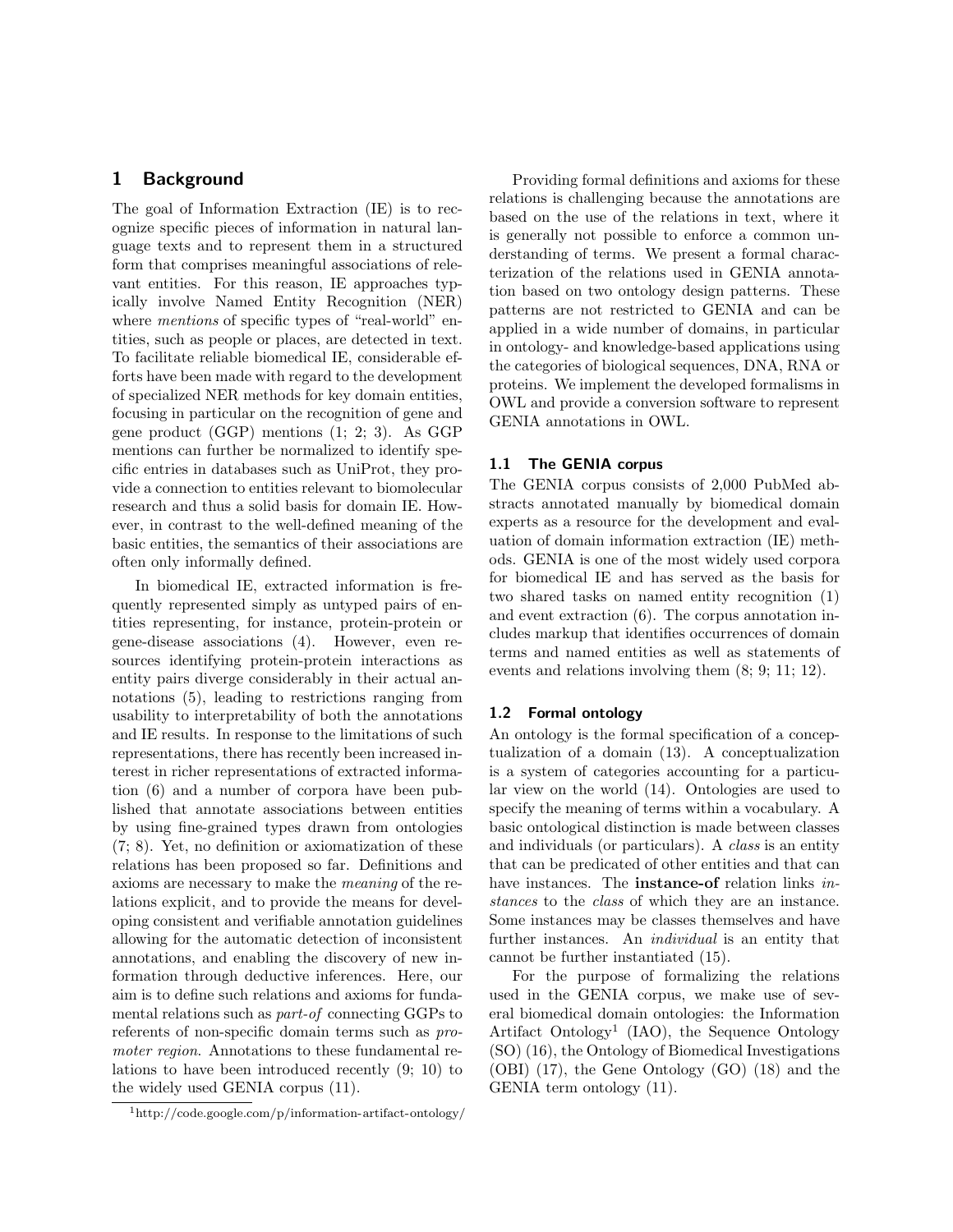#### 1.3 Preliminaries of GENIA corpus annotation

The first question we have to answer before we can formalize relations used in corpus annotation is what kind of entities are connected through these relations. Our first observation is that relations in corpus annotations are usually asserted between names and other biomedical domain terms, i.e., between strings that are identified as referring to some kind of entity. For the purpose of this work, we assume that these names denote one entity that can be either a class or an individual.

In some cases, there is ambiguity in determining the referent of a name or domain term, i.e., certain terms may not refer to identical entities, yet their referents are regarded as indistinguishable within the context of a task such as the annotation or recognition of named entities. Regarding certain referents as indistinguishable can improve the automatic extraction of relations and entities. The indistinguishability assumption also allows the definition of generic relations that hold between disjoint categories. Through these means, the effort to create annotation can be reduced, while the applicability of the relations in different tasks and the feasibility of automatic extraction can be maximized. Within GENIA annotations (12), and the NER systems based on it, genes and gene products are not distinguished. Therefore, a basic precursor for our work is an equivalence relation which states that, within the context of a named entity annotation task, two classes are considered to be indistinguishable.

#### 2 Results

#### 2.1 Equivalence

Names or terms referring to either a class of genes, DNA, proteins, RNAs and their splice variants, gene products, arbitrary transcripts or similar are considered to be equivalent within the context of the GE-NIA relation annotations. These classes are called genes/gene products (GGPs). For example, CD19, CD19 protein and CD19 gene may be considered to be equivalent and represent a single GGP.

To provide a decidable implementation of our formalization, and to facilitate automated queries, verification and inferences, we provide a definition of GGP-equivalence in OWL. We define a class  $G_C$ based on a class  $C$ , which is assumed to be a subclass of  $DNA$ , and entities derived from  $C$  through chains of transcription and translation relations between individuals. The classes *Protein*, DNA and RNA are those used in the GENIA term ontology.

$$
C \sqcup (RNA \sqcap \exists transcribedFrom.C) \sqcup
$$
  
\n
$$
(Protein \sqcap \exists (translatedFrom).C) \sqsubseteq G_C
$$
  
\n
$$
(1)
$$

Such a formalization has the benefit of connecting the different kinds of GGPs through formal relations that can be exploited by an automated reasoner.

For example, the name "CD19 protein" refers to a class of proteins, and instances of this class stand in a translated-from relation to instances of a class of RNA which may be referred to as "CD19 RNA". Instances of this class of RNA stand in a transcribedfrom relation to instances of a class of DNA which may be referred to as "CD19 gene". Thus, according to our definition, all three classes are subclasses of the GGP class  $G_{CD19}$ .

#### 2.2 Subclass

The class-subclass relation is used to annotate the relation between terms or names in the GENIA corpus where one term refers to a more general class than the other term. For example, this relation holds between the names "CD19 human" (denoting the class CD19 human) and "CD19" (denoting a class that is indistinguishable from the class  $CD19$  (GGP)). We base the definition of the class-subclass relation upon the ontological *is-a* relation  $(19)$ : the classes C and D stand in the is-a relation, if and only if, every instance of C is also an instance of D.

For example, the referent of the name "human CD19 gene" (the class CD19 human gene) stands in the is-a relation to the referent of the name "CD19" (the GGP class  $CD19$  (GGP)), because all instances of CD19 human gene are also instances of CD19  $(GGP)$ .

#### 2.3 Mereological relations

The largest group of relations in the relationship annotations of the GENIA corpus refers to mereological relations, i.e., relations between parts and their wholes. Three kinds of parthood relations are distinguished within GENIA:

- relations between a whole and its components, for example between the classes CD19 promoter and CD19,
- relations between a collection and its members, as between Hox gene family and HOXA1,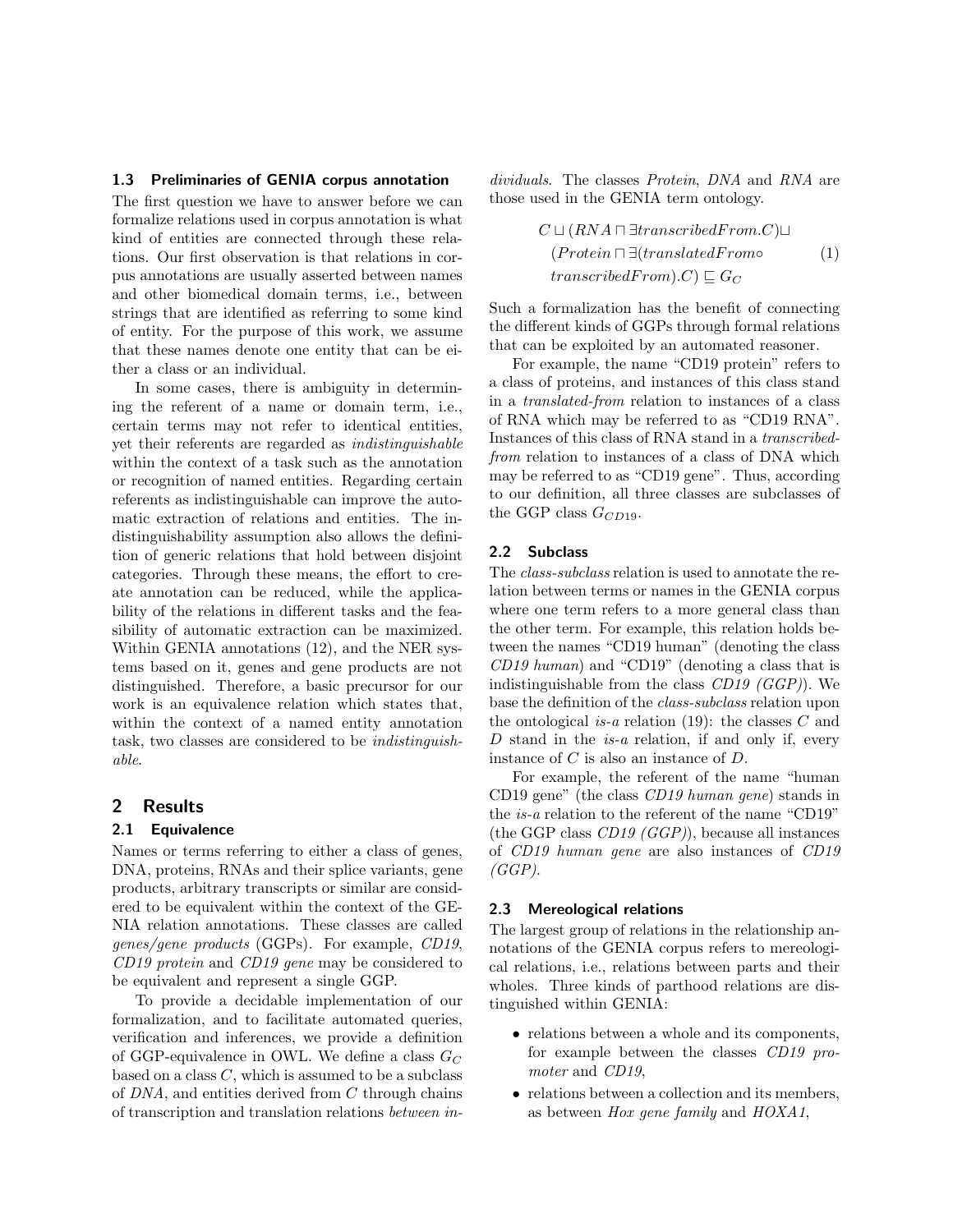• the relation between an entity and the location at which this entity exists, such as CD19 which is located at CD19 locus.

Substantial work has already been undertaken with regard to mereological relations and their representation in OWL and biomedical ontologies (20; 21; 22). In particular, the relation  $CC$ -part-of<sup>2</sup>, as a relation between classes, must be defined in terms of another relation II-part-of, which is a relation between individuals (20; 23). For example, CC-part-of can be defined as

$$
C \sqsubseteq \exists partOf.D
$$
 (2)

Although such a definition is valid for many of the parthood relations asserted between classes in biological ontologies, it is an inadequate schema for parthood relations which have a GGP class as argument, because the GGP class is "too general".

However, as a GGP class has several GGPequivalent subclasses, the CC-has-part and CC-partof relations may be valid for one of these classes but not for the others. For example, assuming the definition of CC-has-part above, asserting a CC-haspart relation between the GGP class CD19 (GGP) and CD19 promoter would be incorrect, because the GGP class will also include the CD19 protein class, which has no promoter as part (in virtue of being a class of proteins). Similarly, although it would be correct to assert that CD19 promoter CC-part-of CD19, it would be incorrect to say that CD19 CC-part-of CD19/CD21/CD81/Leu-13 complex. If the two statements above would hold, we could infer that CD19 promoter is CC-part-of the CD19/CD21/CD81/Leu-13 complex, which is incorrect because protein complexes have no promoters as part.

Consequently, we use the following alternative definition for the GGP-subclass-has-part relation (where the argument  $G_C$  refers to a GGP class, and  $X$  to an arbitrary class):

$$
GGP-subclass-has-part(G_C, X) \iff
$$
  
\n
$$
(G_C \sqcap DNA \sqsubseteq \exists \text{II-hasPart}.X) \text{ or }
$$
  
\n
$$
(G_C \sqcap RNA \sqsubseteq \exists \text{II-hasPart}.X) \text{ or }
$$
  
\n
$$
(G_C \sqcap Protein \sqsubseteq \exists \text{II-hasPart}.X)
$$
\n(3)

In the OWL syntax, a disjunction of subclass axioms is not permitted. Consequently, we have to reformulate the right side of the definition by using a single subclass axiom (where ⊥ refers to the OWL class owl:Nothing) and derive the equivalent definition:

$$
GGP-subclass-has-part(G_C, X) \iff
$$
  
\n
$$
(G_C \sqcap DNA \sqcap \neg \exists \text{II-has-part.} X) \sqcup
$$
  
\n
$$
(G_C \sqcap RNA \sqcap \neg \exists \text{II-has-part.} X) \sqcup
$$
  
\n
$$
(G_C \sqcap Protein \sqcap \neg \exists \text{II-has-part.} X) \sqsubseteq \bot
$$
\n
$$
(4)
$$

Intuitively, this definition states that if the GGP class  $G_C$  stands in the *GGP-subclass-has-part* relation to the class  $X$ , then either the DNA, RNA or Protein subclass of  $G_C$  must stand in a CC-has-part relation to  $X$ . Using this pattern, we are further able to define the relation GGP-subclass-part-of by replacing II-has-part with II-part-of in definition 4.

II-part-of is a primitive relation and we assert axioms that hold for it. II-part-of is reflexive, transitive and antisymmetric. We define II-proper-part-of:

$$
II\text{-}proper\text{-}part\text{-}of(x,y) \iff II\text{-}part\text{-}of(x,y) \land \neg x = y \tag{5}
$$

It is the II-proper-part-of relation which will provide the basis for the mereological relations within the GENIA, because identical (or co-extensional) classes are not annotated as standing in a parthood relation.

Parthood relations that are not based upon location are further distinguished into two kinds in the GENIA relation annotation: a relation between components and the objects of which they are components, and membership in collections. We assume that the component-object relation (between individuals) II-oc-part-of is similar to the relation of determinate parthood (21) in that it is reflexive, transitive, antisymmetric and satisfies the strong supplementation principle (22). Assuming these axioms for II-oc-part-of provides compatibility with the SO, which also assumes the axioms of extensional mereology for the entities classified by it (16).

The member-component relation, on the other hand, is a relation between entities of different kinds and is neither reflexive nor antisymmetric (21; 24). The II-member-of relation is a sub-relation of the II-proper-part-of relation and is non-reflexive, asymmetric and non-transitive (24). II-member-of is not the same relation as the member-of relation in the SO; in the SO, *member-of* is transitive, while II-

<sup>&</sup>lt;sup>2</sup>We generally prefix relations between two classes with  $CC<sub>z</sub>$ , and relations that hold between two individuals with  $II<sub>z</sub>$ . The CC- type relations are not available in OWL but are defined using complex description logics statements and converted to OWL using the software tool we provide.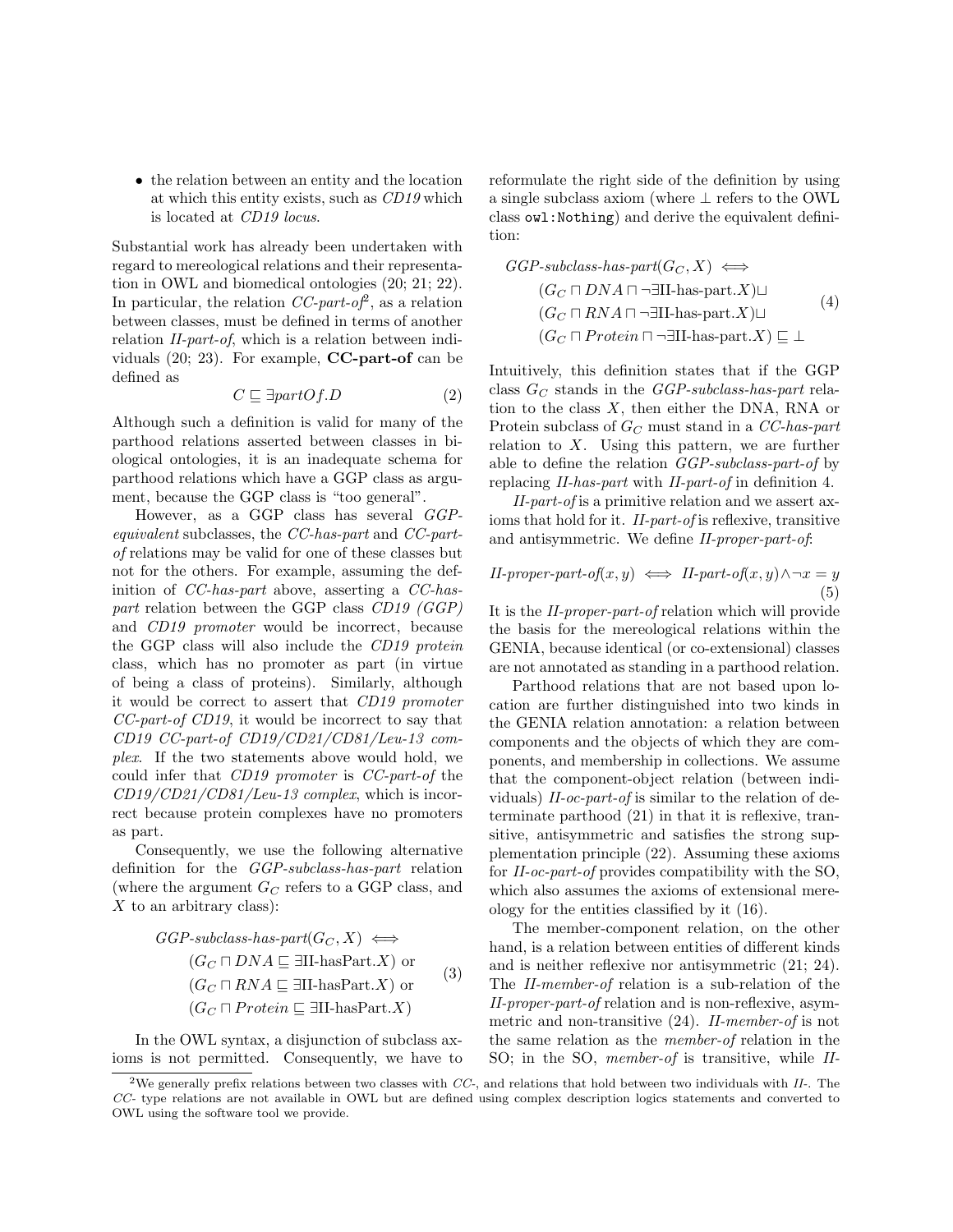member-of is non-transitive. The relation GGPsubclass-member-of holds between a GGP class and a collection, such that for one of the subclasses of the GGP class, all instances are a member of some instance of the collection. Therefore, the same pattern as in definition 4 applies for the definition of GGP-member-of.

For example, the Lck (GGP) class stands in the GGP-member-of relation to the protein family Src family, because there is a subclass of Lck  $(GGP)$ , i.e., Lck protein, such that all instances of this subclass (Lck protein) stand in an II-member-of relation to some instances of Src family<sup>3</sup>.

The third parthood relation used in the GENIA corpus annotations is GGP-subclass-region-of, which we define by using the primitive *II-region-of* relation. In the GENIA relation annotations, GGP-subclassregion-of is used to relate a GGP class to a genomic location. We introduce GGP-subclass-region-of to relate the GGP class to the class of loci. The region is a place where all instances of one subclass of the GGP class are located. As for the definition of GGP-subclass-has-part, GGP-subclass-part-of and GGP-subclass-member-of, we assume that there is a subclass of the GGP class for which all instances are located in some instance of the locus, and we use the same pattern as in formula 4.

Next we define the interactions of II-region-of with *II-part-of.* We want to be able to infer that if the individual  $x$  is part of  $y$ , and  $y$  is located at  $z$ , then  $x$  is located at  $z$ . Furthermore, if the individual x is located at y and y is a part of z, then we infer that  $x$  is located at  $z$ .

$$
II-part\text{-}of \circ II\text{-}region\text{-}of \subseteq II\text{-}region\text{-}of \qquad (6)
$$

$$
II-region-of \circ II-part-of \subseteq II-region-of
$$
 (7)

#### 2.4 Objects and their variants

The second major group of GENIA corpus relations connects names of GGP classes to names of classes of their variants. Again, we formalize the relations that hold between the classes that are denoted by these names.

The GENIA annotations for GGP classes and their variants use six different relations to express the following relationships:

- GGPs to modified proteins, e.g., TR alpha 1  $(GGP)$  to 35S-TR alpha 1 (Protein),
- GGPs to protein isoforms, e.g., ACTA1 (Protein) to G-Actin (GGP),
- GGPs to mutants, e.g., TNFRI (GGP) to dominant-negative mutant TNFRI (Protein),
- GGPs to recombinants, e.g.,  $Oct-2$  (GGP) to Oct-2 expression vector (DNA),
- GGPs to precursors, e.g.,  $IL-16$  (GGP) to pro-IL-16 (Protein),
- GGPs to experimental material, in particular to antisense elements, e.g.,  $GATA-3$  ( $GGP$ ) to antisense GATA-3 RNA (RNA).

We will call the basic relation between a GGP and its variant GGP-has-variant. There is a general schema involved in the sub-relations of GGP-hasvariant that we exploit in its definition: whenever  $GGP\text{-}has\text{-}variant(G_C, D)$ , then every instance of D is a variation of some instance of  $G_C$ . Although it is possible to identify a more specific subclass of  $G_C$ in some cases, this is not true for all sub-relations of  $GGP$ -has-variant. We define the relation  $G_C$  GGPhas-variant D by using the relation II-has-variant, which is a relation between individuals:

$$
D \sqsubseteq \exists II\text{-}has\text{-}variant.G_C
$$
 (8)

Again, we provide basic axioms for the II-hasvariant relation. Our first observation is that variance is reflexive, i.e., everything (every molecule) is a variant of itself. Furthermore, variance is symmetric, i.e., if x is a variant of y, then y is a variant of x. Whether *II-has-variant* is transitive is more difficult to ascertain. While it seems to be the case that, if x is a variant of y and y a variant of z, then x is a variant of  $z$ , this principle may fail if the distance between  $x$  and  $z$  increases, i.e., more intermediate variants are introduced. Consequently, we do not assume that II-has-variant is transitive.

To formalize a sub-relation of II-has-variant, e.g., II-has-isoform, we note domain and range of the relation as well as basic axioms. In the definition of the GGP relation, we must carefully consider whether the relation holds between all instances of the GGP class, or only one of its subclasses. For example, the

 $3$ We do not provide a formal characterization of *protein family* here, but re-use the class from the GENIA term ontology. Arguably, protein families should not be classes but rather individual collections. If this approach is taken, protein family classes can be defined using nominals as having exactly one instance: the individual collection that constitutes the protein family.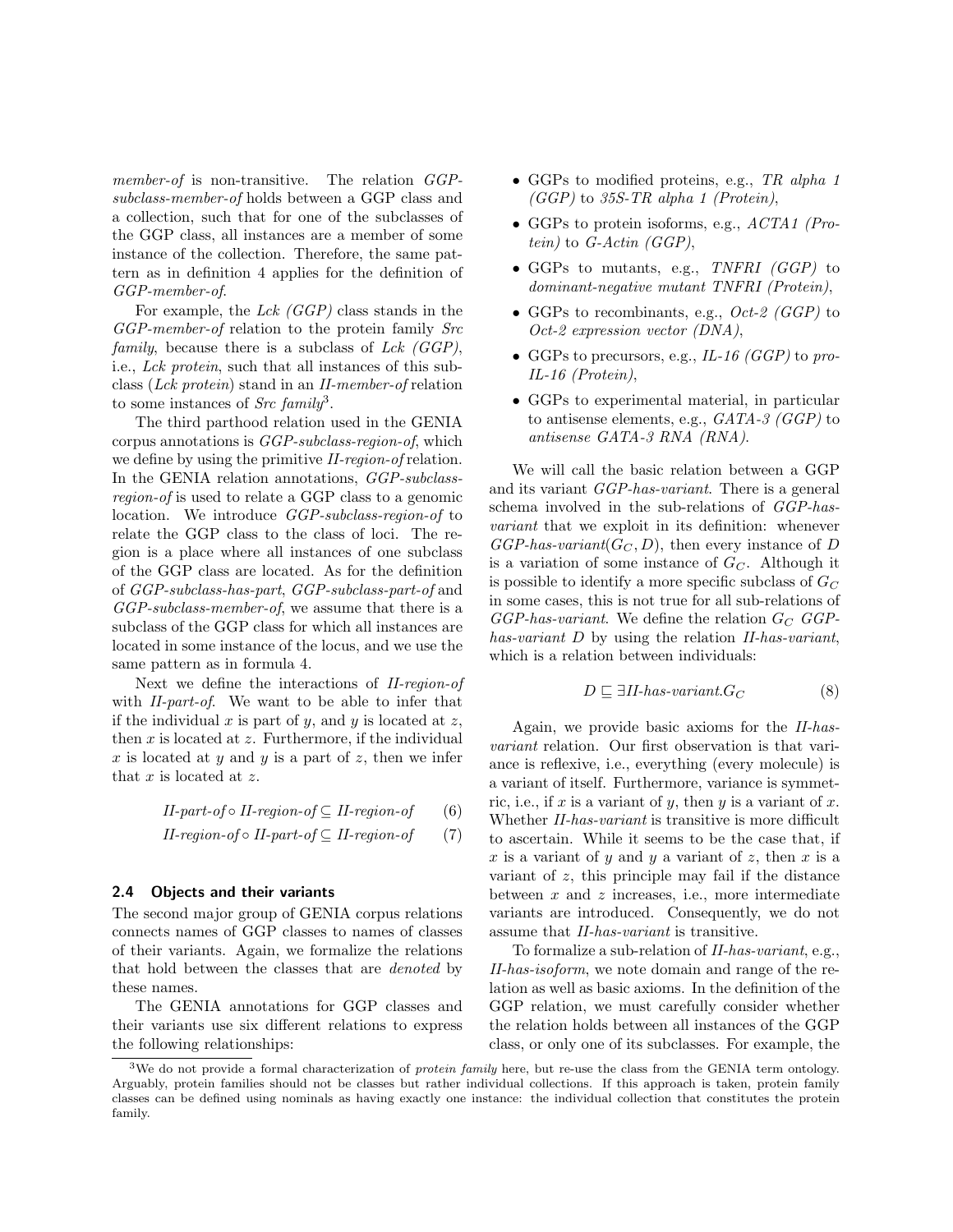definition of  $GGP-has-isoform$  between  $G_C$  and  $D$ is:

$$
G_C \sqsubseteq \exists II\text{-}has\text{-}isoform.D\sqcup
$$
  
\n
$$
\exists \text{translates\text{-}into.}\exists II\text{-}has\text{-}isoform.D\sqcup
$$
  
\n
$$
\exists \text{transcribes\text{-}into.}\exists \text{translates\text{-}into.}
$$
  
\n
$$
\exists II\text{-}has\text{-}isoform.D
$$
 (9)

The relations GGP-has-recombinant, GGPhas-precursor and GGP-has-modified-protein follow the same pattern.

II-has-mutant is a relation between an instance of a GGP class and a mutant of this instance. The relation II-has-mutant is irreflexive and symmetric, and consequently not transitive. The definition of  $G_C$  GGP-has-mutant D is as follows:

$$
G_C \sqsubseteq II\text{-}has-mutant.D \tag{10}
$$

II-has-experimental-material relates an instance of a GGP class to experimental material such as an antisense element. The formal characterization is subject to future work and requires integration with ontologies of experiments such as the Ontology of Biomedical Investigations (OBI) (17).

## 3 Implementation

We provide an implementation which consists of two parts. The first part covers the integration of the basic axioms of relations between individuals into an OWL ontology. It formalizes GENIA's relation ontology and provides the taxonomy of relations as illustrated in figure 1. To be applicable for automated inferences, we had to omit axioms pertaining to reflexivity or symmetry from the OWL ontology, as those are not permitted for non-primitive properties (25). The OWL ontology contains the hierarchy of relations and a single new OWL class, the class GGP. Furthermore, to provide the definitions of the relations, we also import the OWL versions of the Sequence Ontology (SO) (16) and the GENIA term ontology (26) so that we can refer to relations such as transcribes-into from the SO, and to classes such as DNA or Protein from the GENIA term ontology. The second part provides a conversion from the relations between names and terms that refer to classes in OWL. It is a prototypical conversion tool that translates annotated GENIA abstracts into an OWL file based on the definitions we provide for GENIA's relationship annotations.

| II-relation             | <b>Axioms</b> |
|-------------------------|---------------|
| II-has-region           | IR, AS        |
| II-has-part             | R, T, Anti    |
| II-has-oc-part          | R, T, Anti    |
| II-has-proper-oc-part   | IR, T, Anti   |
| II-has-proper-part      | IR, AS        |
| II-has-member           | IR, T, Anti   |
| II-has-proper-oc-part   | IR, T, Anti   |
| II-has-variant          | R, S          |
| II-has-isoform          | T, S          |
| II-has-modified-protein | IR, AS        |
| II-has-mutant           | IR, T, S      |
| > II-has-precursor      | IR, T, AS     |
| II-has-recombinant      | IR, T, AS     |
| II-part-of              | R, T, Anti    |
| II-oc-part-of           | R, T, Anti    |
| II-oc-proper-part-of    | IR, T, Anti   |
| II-proper-part-of       | IR, AS        |
| II-member-of            | IR, T, Anti   |
| II-oc-proper-part-of    | IR, T, Anti   |

Figure 1: Axioms for the relations in the GENIA relation ontology. R stands for reflexivity, IR for irreflexivity, S for symmetry, T for transitivity, Anti for antisymmetry and AS for asymmetry.

The resulting OWL file is based on GENIA's relation ontology. The conversion tool implements the ontology design patterns we have developed to define relations that take a GGP class as an argument. The conversion tool and examples of converted abstracts can be found on the project website<sup>4</sup>.

## 4 Discussion

## 4.1 Related work

The BioTop Ontology (27) is derived from the GE-NIA term ontology and provides definitions and axioms for the classes in the GENIA ontology. Additionally, this ontology includes several relations. Some of these relations overlap with those used in the GENIA relation annotation and in the relation ontology, in particular the mereological relations. Yet, BioTop includes mostly the generic definitions of mereological relations. Thus, BioTop's formalization of mereological relations cannot be used with respect to GGP, as their axioms do not always hold

<sup>4</sup>http://www-tsujii.is.s.u-tokyo.ac.jp/GENIA/home/wiki.cgi?page=Relation+annotation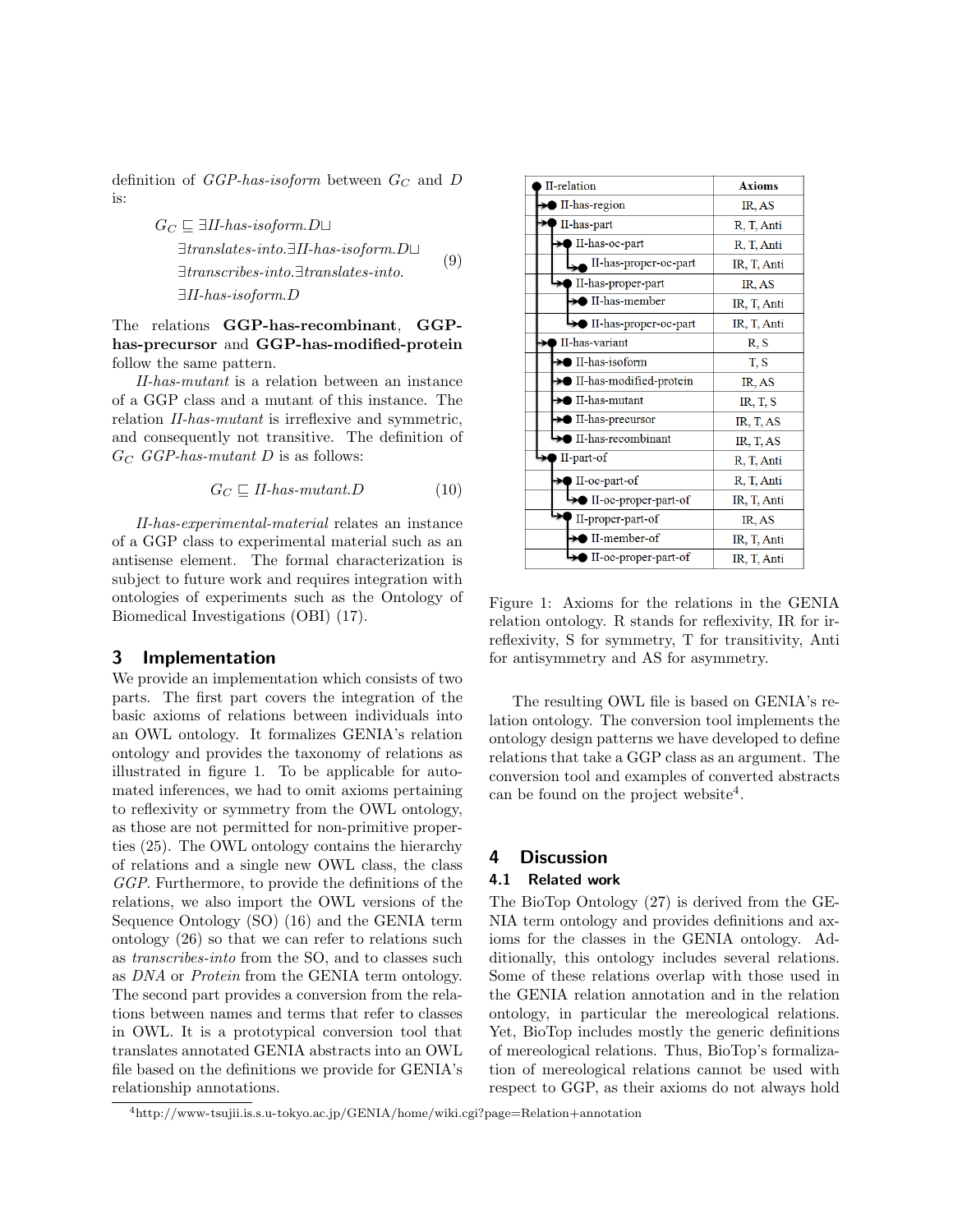for GGPs as shown earlier. Furthermore, the BioTop ontology does not include any of the variance relations. As BioTop provides a rich axiom system for the classes of the GENIA term ontology, we will aim at integrating the BioTop ontology with the relation ontology and the design patterns we provide in future work.

Another relevant ontology is the Gene Regulation Ontology (GRO) (28), which is an ontology for the domain of gene regulation. It provides axioms and definitions for the classes DNA, RNA and protein. Furthermore, it establishes relations between these classes. Therefore, it provides a means for a more detailed specification of GGP classes. GRO does not cover the relations formalized in this work. Rather, it could be allow to provide a more fine-grained definition of GGP classes if necessary.

#### 4.2 Applications in GENIA

There are several applications of formalized relations within the GENIA corpus:

- development of unambiguous annotator guidelines,
- verification of annotations,
- inference of hidden knowledge and
- abductive reasoning, inductive logic programming, rule learning.

Firstly, the development of clear annotator guidelines can be facilitated to increase interannotator consistency through the provision of less ambiguity. For this purpose, high expressivity is necessary to specify the meanings of relationship terms or other terms as precisely as possible. To proceed towards the goal of unambiguous, formal guidelines for corpus annotation, we used predicate logic for the formalization, and additionally associated our definitions and axioms with explanations in natural language.

Secondly, the axioms provide a means to verify annotations. Such a verification is made possible because axioms restrict the combinations of relations and may lead to contradictions which are sometimes automatically detectable. In particular, the OWL implementation of both the axioms and the ontology design patterns is amenable to automated reasoning and can be used to detect inconsistencies. Additionally, it is possible to draw inferences from the asserted knowledge automatically. These inferences can be used to verify whether or not erroneous annotations have been asserted by identifying undesired or false inferences. Moreover, automatic inferences can be used to infer hidden or new knowledge.

The conversion tool we provide converts annotated GENIA abstracts into an OWL ontology. This conversion is a form of ontology induction or ontology generation. The resulting ontologies – each covering a domain described within one abstract – can be used for abductive or inductive logic programming, rule learning or other knowledge-based machine learning techniques.

#### 4.3 Ontology design patterns

To provide definitions for the relations between classes that are used in the GENIA corpus, we developed two closely related ontology design patterns (29). They are particularly suited for applications in text mining where the exact referent of a term cannot always be reliably determined. However, the patterns could be useful in other domains and applications as well.

The first ontology design pattern is applicable when a class C with the subclasses  $D_1, ..., D_n$  stands in a relation  $CC-R$  to a class E such that every instance of at least one subclass of C stands in a relation  $II-R$  to some instance of  $E$ . This pattern is useful when one class cannot be entirely disambiguated, and a superclass is used in a relation statement instead. For example, GGP classes in GENIA are primarily introduced because it is not always possible – or reasonable – to disambiguate entirely whether a term refers to DNA, RNA or Protein classes. Instead, the GGP class is used in relation statements, and the GGP class unifies the classes of DNA, RNA and Protein. In many cases, the relation is only relevant for the instances of one of the subclasses, e.g. only the Proteins, such that some property or relation applies to every instance of this subclass but not to all the instances of the other subclasses.

The specialized pattern for a relation GGPsubclass- $R$  is as follows:

$$
CC-R(G_C, X) \iff (G_C \sqcap DNA \sqcap \neg \exists II-R.X) \sqcup
$$
  

$$
(G_C \sqcap RNA \sqcap \neg \exists II-R.X) \sqcup
$$
  

$$
(G_C \sqcap Protein \sqcap \neg \exists II-R.X) \sqsubseteq \bot
$$
  
(11)

The pattern in formula 11 can be further generalized, as it still uses the classes DNA, RNA and Protein. In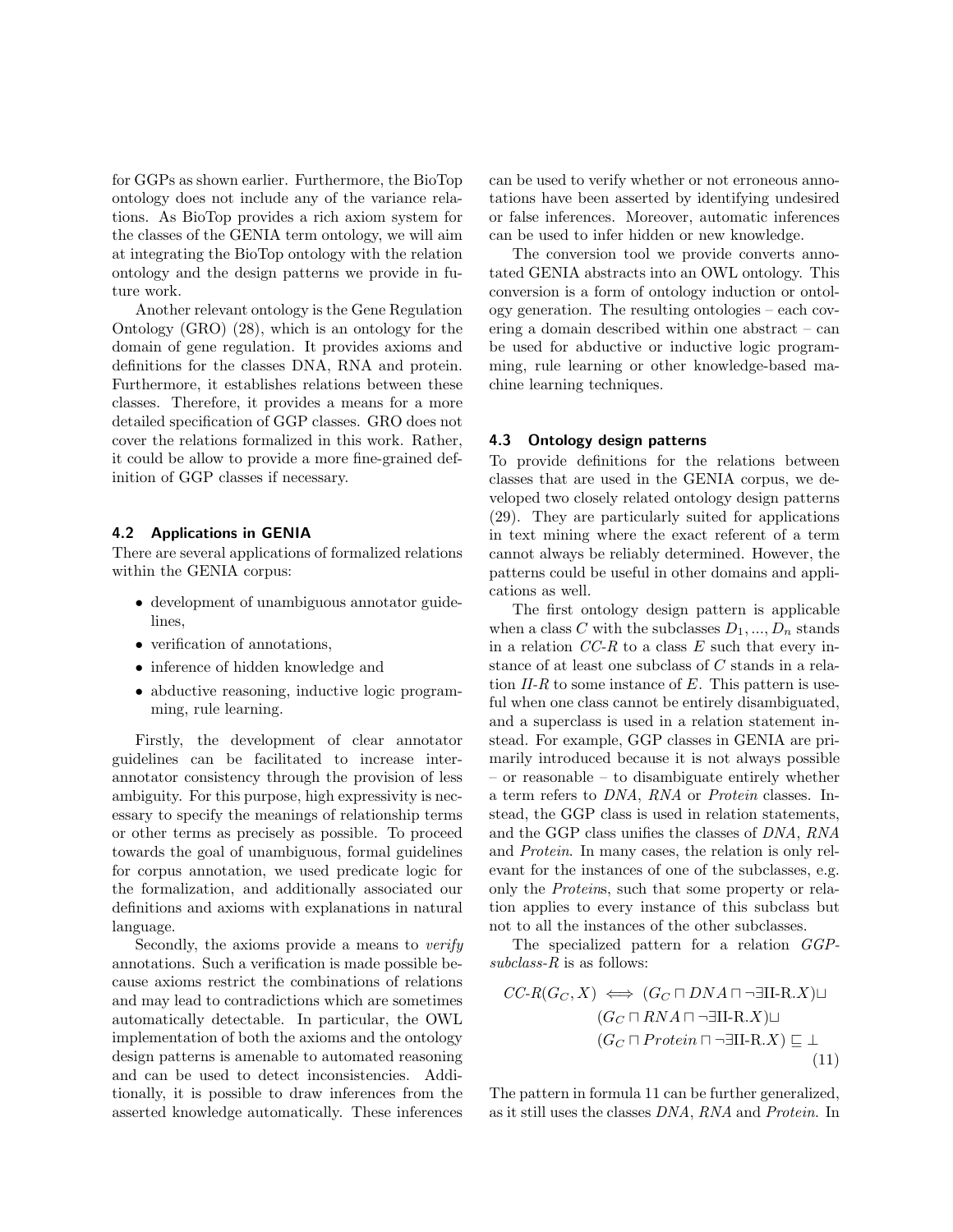terms of a class C with subclasses  $D_1, ..., D_n$  whose instances are standing in a relation  $II-R$  to some instance of  $E$ , the pattern is formulated as follows (where  $R$  is the relation between the two classes):

$$
R(C, E) \iff (C \sqcap D_1 \sqcap \neg \exists \text{II-R}.E) \sqcup ... \sqcup
$$
  

$$
(C \sqcap D_n \sqcap \neg \exists \text{II-R}.E) \sqsubseteq \bot
$$
 (12)

The second ontology design pattern is derived from the definitions of the has-variant relations. It is applicable when every instance of a GGP class is related by the relation II-S either to some instance  $x$  of a class  $D$ , or to some individual which stands in a combination of the relations  $\mathbf{T}_1, ..., \mathbf{T}_m$  to x. The general pattern is as follows:

$$
S(G_C, D) \iff G_C \sqsubseteq \exists II \text{-} S.D \sqcup \exists II \text{-} S \circ T_1.D \sqcup \dots \sqcup
$$
  

$$
\exists II \text{-} S \circ T_1 \circ \dots \circ T_m.D \tag{13}
$$

In general, it is possible to consider either an order defined on the relations  $T_1, ..., T_m$  or arbitrary permutations. Intuitively, the pattern is used to state that all instances of one general class (the GGP class in the case of GGP annotations) stand in a relation  $II-S$  to some instance of a class  $D$  or to any entity reachable by a chain (or permutation) of the relations  $T_1, ..., T_m$  from any instance of this class.

#### 4.4 Future research

Although the formalization of relationships used in the GENIA annotation is itself valuable to provide a means for automated inferences, verification and the development of annotation guidelines, formalized relations will be much more useful in combination with a formal characterization of events (8). Events include more dynamic entities such as the binding of a molecule to a binding site. In conjunction with the formalization of the relations, useful inferences can be drawn. For example, from the assertion that a class X binds Y which is a  $GGP$ -part-of Z, we would be able to infer that  $X$  GGP-binds  $Y$ . However, a formalization of the GENIA event annotations and its interrelation are subject to future work. Furthermore, an extensive evaluation of the utility of the axioms and definitions for the verification of annotations and the inference of hidden knowledge is subject to future work. To support the detection of complex annotation inconsistencies in the evaluation, a formalization of the event annotations is required in addition to the relation annotations.

## **Conclusions**

We present and discuss a formal ontology-based characterization of the relations used for annotating the GENIA corpus. The main challenge is the ambiguity of the terms upon which the relations we are interested in are based. These terms refer to one of several ontological classes, and the definitions of the relationships between two terms must reflect the fact that only one of these classes may stand in some relation to another class. To characterize these phenomena formally, we introduce the notion of a GGP class, which is an ontological class with subclasses whose names are not distinguished within a certain annotation task. In particular, the class is a common superclass for classes of DNA, RNA and proteins, and is intended to unify classes of genes and their products (GGP stands for "gene/gene product").

To define relations that hold between a GGP class and another class formally, we introduce two ontology design patterns. The ontology design patterns are general enough to be useful for other domains and applications besides text mining, although they are especially useful whenever it is not possible – or not feasible – to determine the exact class that stands in some relation to another class, and a more general class is chosen in a relation statement instead.

We implement the axioms and definitions as well as the ontology design patterns in a tool that converts GENIA abstracts into OWL ontologies. These OWL ontologies can be used subsequently to answer queries, verify annotations or provide a basis for knowledge-based machine learning techniques.

Formalizing the relations used in the relationship annotations of the GENIA corpus provides a powerful means to verify the annotations, to use them for knowledge-based machine learning techniques and inferences, and to establish and communicate unambiguous and precise annotation guidelines. However, the relations that are used in the GENIA annotations, and the axioms and definitions we provide for them, are applicable and useful beyond GENIA, and can be integrated in other ontology- or knowledgebased resources such as ontologies of biological sequences, RNA or proteins. Similarly, the ontology design patterns we developed are useful not only in defining the relations used in the GENIA corpus annotations, but have an impact on other efforts to annotate text corpora semantically, and can additionally be used for defining relations between ontological classes in general.